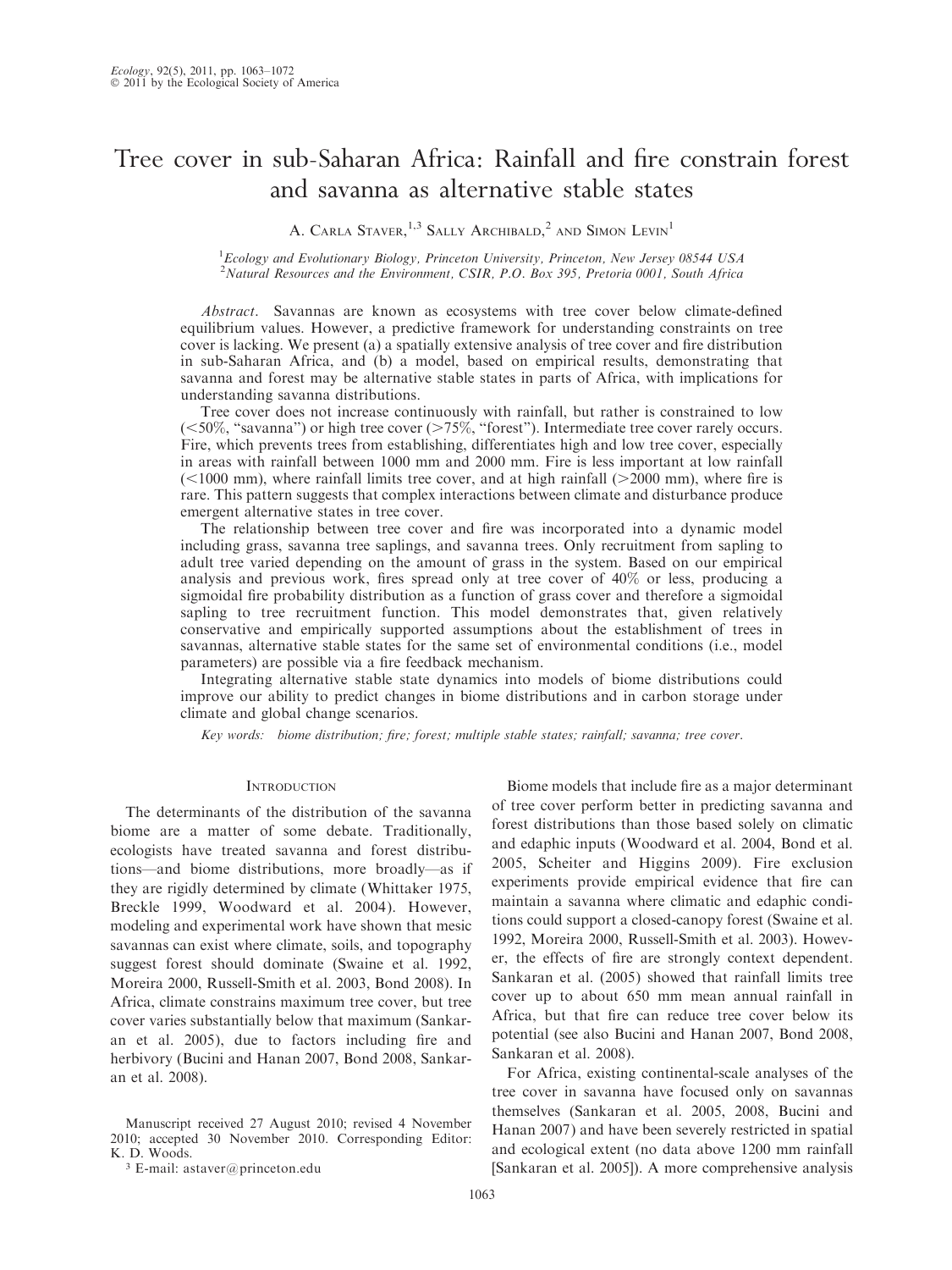of tree cover and of biome distributions in Africa is vital to a more complete understanding of the constraints on savanna distributions and the ecological dynamics that characterize savanna systems. Specifically, an analysis spanning the transition from savanna to forest is necessary for evaluating the processes that differentiate the two.

We analyzed spatial patterns of tree cover with respect to rainfall and fire frequency using satellite-derived data sets with complete spatial coverage of sub-Saharan Africa. These data allow analyses that were impossible in previous continental-scale analyses of tree cover; in particular, we can explore processes at the transition between forest and savanna.

Additionally, the data set allows an exploration of scale dependence of determinants of tree cover and biome distributions (Scanlon et al. 2007). Climatic determinants of biome distribution are often discussed at regional scales (Williams et al. 1996, Sankaran et al. 2005), while disturbances that reduce tree cover below its ''climate potential'' are usually considered as local processes (Sankaran et al. 2005). Explicit considerations of scale are included in our analysis of the savanna– forest boundary.

Because these results provide only correlative evidence for the importance of the drivers we identify, we have further evaluated the results of our continental-scale analysis of tree cover with an analytical and mechanistic model of tree–grass dynamics in savannas. This simple model invokes some basic assumptions about the ecology of fire in savannas to produce savanna and forest dynamics similar to those observed in our analysis. Together, the empirical observations and model presented in this paper should add to our theoretical and predictive understanding of the dynamics that constrain savanna and forest distributions.

#### **METHODS**

We analyzed patterns of tree cover with respect to rainfall and fire frequency using satellite data. We derived fire frequency and tree cover from MODIS satellite reflectance data at 500-m resolution. We derived rainfall from the Tropical Rainfall Measuring Mission bestestimate precipitation product (TRMM 3B43), which has a resolution of 0.25° degrees ( $\sim$ 28 × 28 km at the equator and  $28 \times 20$  km at the southern tip of Africa).

1. Tree cover.—Percentage tree cover was calculated from the MOD44B Collection 3 product (Hansen et al. 2003). This product gives percent canopy cover (rather than the projected crown cover) at an appropriate scale and resolution for discriminating regional patterns (Miles et al. 2006, Bucini and Hanan 2007). A validation exercise in Zambia yielded root mean square errors (RMSE) of 5.2% (Hansen et al. 2002), although the RMSE of the global data set is estimated at 9.1%. This error decreases substantially when data are averaged over slightly larger scales because geolocation issues account for most error (Hansen et al. 2003). The product was only calibrated against trees  $>5$  m tall and may underestimate shrubby species.

2. Fire frequency.—We used the monthly MCD45A1 burnt area product to derive an estimate of fire frequency (Roy et al. 2008). MCD445A1 uses change detection procedures based on a bi-directional reflectance distribution function (BRDF) to identify burn scars in the landscape, and identifies burnt areas in Africa with high accuracy  $(R^2 = 0.75$  [Roy et al. 2008]). Improved resolution (500 m instead of 1 km) and information on data quality make this product more reliable than previous burnt area products. An independent validation by Tsela et al. (2010) across biomes demonstrated that accuracy is higher in open systems ( $R^2 = 0.86$ ) and lower in pine plantations ( $R^2$  = 0.38); fires <500 × 500 m in size could be detected, but at lower probability. For this analysis, monthly data layers from April 2000 to March 2008 were combined to calculate the number of times a pixel burned in eight years (fire frequency). Pixels with invalid data more than two times a year on average were excluded based on quality flags. This yielded a 500-m resolution map of number of burns in eight years (ranging from 0 to 13). Savanna fires are grass fuelled, with average return times ranging from two to six years (van Wilgen and Scholes 1997); while an eight-year data set is short, the data set does span the range of fire frequencies expected in the system.

3. Rainfall.—The TRMM combines satellite data, rain gauge data, and precipitation models to produce a best estimate of global precipitation at hourly to annual scales. A validation by Nicholson et al. (2003) over West Africa demonstrated a root mean square error of 0.7 mm/d and a zero bias, although subsequent validations indicated that it is less accurate in topographically variable landscapes (Dinku et al. 2007). In this analysis, spatially explicit monthly precipitation rates were summed to produce annual rainfall for each year (1998–2007) and then averaged to estimate mean annual rainfall (MAR).

These data sets, reprojected to an Albers equal area projection, were clipped at 15 degrees north to include only sub-Saharan Africa. Fire and tree data were resampled to align with the larger-scale TRMM data. They were then progressively degraded to produce maps of average tree cover and average fire frequency at 500-m, 1-km, 2.5-km, 5-km, 10-km, 25-km, 50-km, and 100-km resolution. Rainfall data were not available for fine scales (resolution less than  $\sim$  25 km). However, we have included smaller scales because tree cover does vary at these scales, while rainfall varies over regional to continental scales. To reduce potential pseudo-replication, we have subsampled plots at scales  $\leq$  25 km to include only the center plot of each 25-km block (i.e., only one tree cover measurement per rainfall measurement).

Rainfall and fire data have been included for the longest available time period, despite the fact that this has resulted in mismatched time periods for the data. This inclusion has allowed us to establish the most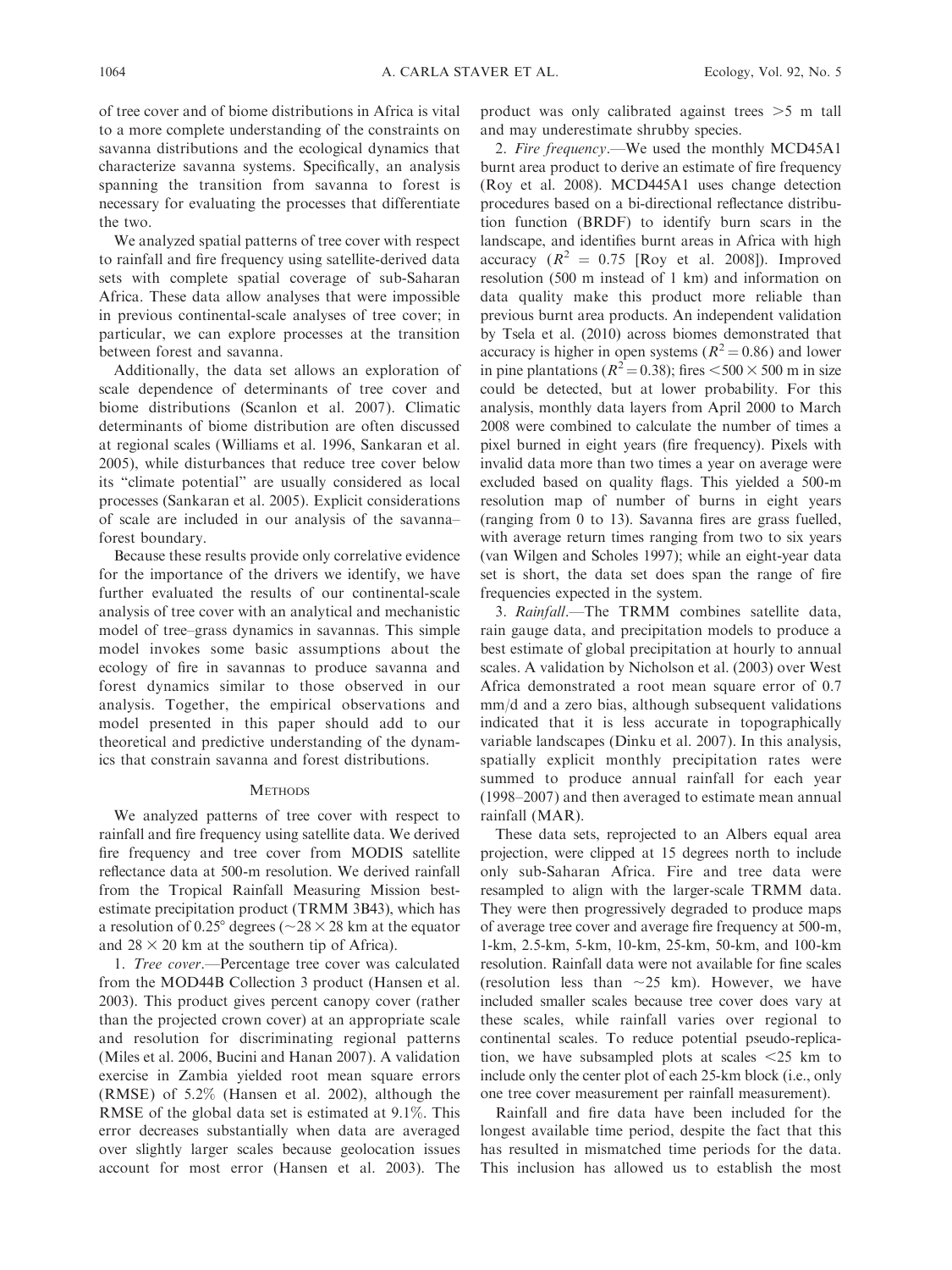

FIG. 1. Histograms of tree cover (%; top) and mean annual rainfall (MAR; bottom) at 1-km (left) and 50-km scales (right). For histograms of tree cover, dark gray bars denote categories with proportion of plots with values  $\leq$ 2.5%; black bars denote the midpoint of the range of dark gray bars. The curves represent the estimated probability density of plots.

rigorous possible estimates for long-term mean annual rainfall and fire frequency across sub-Saharan Africa.

The centroid of each TRMM pixel was used to create a regular grid of 22 726 sampling points over sub-Saharan Africa. Rainfall, average percent tree cover, and average fire frequency were extracted at each point for each scale of analysis. At resolutions of 50 km and 100 km, which are larger than a TRMM pixel, the number of unique data points available was reduced to 6982 and 1751, respectively, but at smaller scales, all of the available sampling points were used.

All analyses were run at all scales. We chose 1-km and 50-km scales for presentation, but this choice has no qualitative impact on the findings presented herein. Data were extracted in ERDAS 9.3 and ArcGIS 2.8.1 and analyzed in R 2.8.1 (R Development Core Team 2008). Generalized additive model (GAM) fitting was done with a Gaussian link function using the R package mgcv 1.4-1.1 (Wood 2008).

#### RESULTS AND DISCUSSION

## Are savanna and forest distinct states?

Frequency distributions of tree cover across sub-Saharan Africa showed two clear maxima at  $\sim$ 15% and 80% cover with a frequency minimum at  $\sim 60\%$ ; rainfall did not show a similarly bimodal distribution (Fig. 1). The lower of these tree cover peaks represents savanna, the higher peak forest. Sites with intermediate tree cover  $(50-75%)$  were rare (density  $\leq 5\%$ ), although the corresponding range of rainfall occurs frequently. Pixel-scale data were split into savanna and forest subsets based on the midpoint of the minimum interval. This midpoint was consistent across scales, ranging between 60% and 62.5% tree cover, with the savanna peak ending around 40–50% tree cover.

The distribution of savanna and forest tree cover classes along a rainfall gradient indicates that savannas can occur at MAR of up to 2000 mm per year and that forests occur frequently at MAR as low as 800–1000 mm per year (Fig. 2). Precipitation thresholds for each type were defined where the proportion of plots in the class fell below 1% (descending the precipitation gradient for forests, ascending for savanna). Thresholds were constant across scales from 500 m to 100 km. To further evaluate the range of rainfall at which two alternative states were present, we divided sites into 200 mm rainfall classes. Tree cover is distinctly bimodal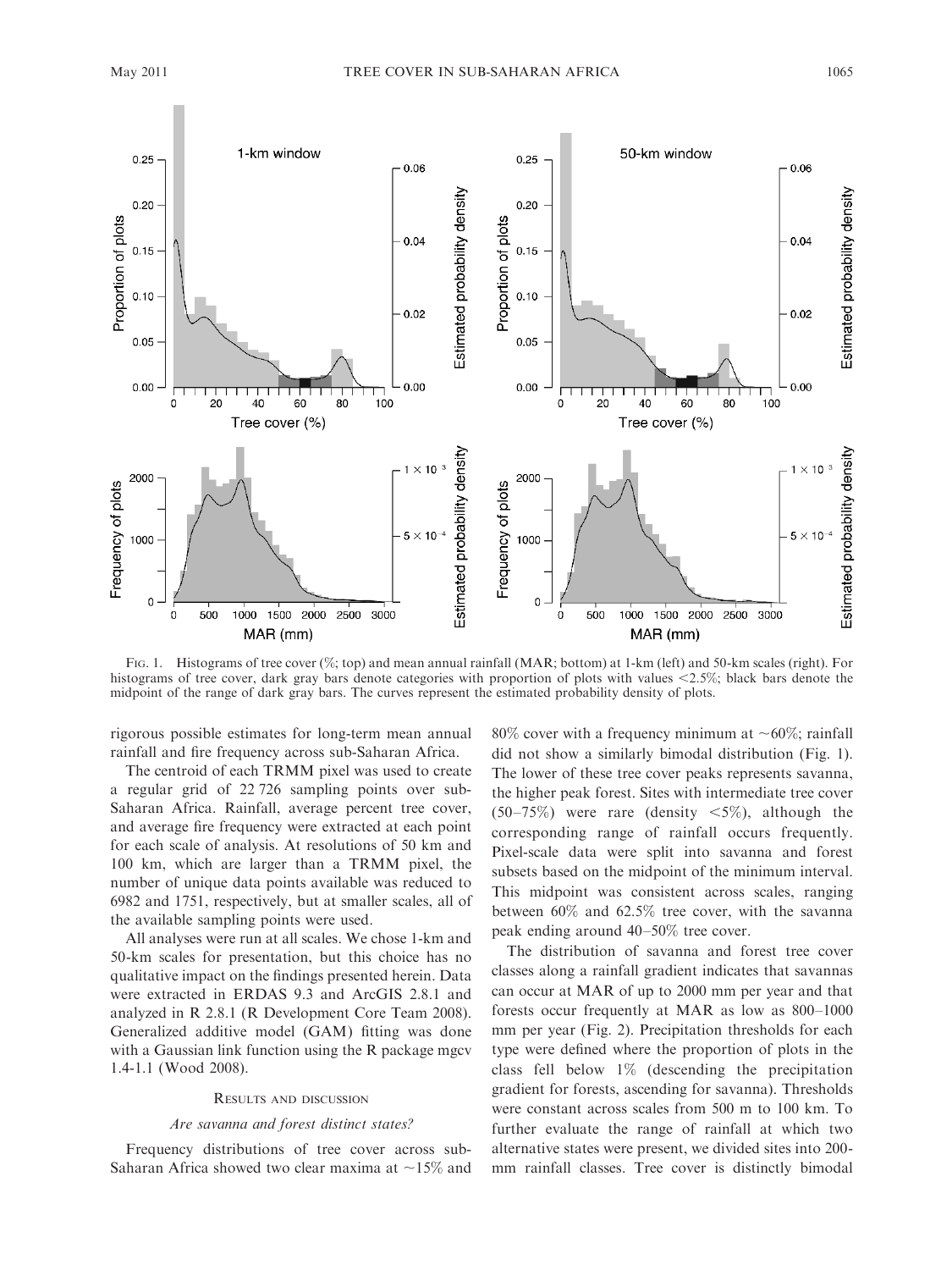

FIG. 2. Histograms of savanna (top) and forest (bottom) vs. mean annual rainfall (MAR) at 1-km (left) and 50-km scales (right). Savanna had <62.5% or <60% and forest had >62.5% or >60% tree cover at 1-km and 50-km scales, respectively. Black bars denote frequency with values  $\leq 1\%$ .

between MAR 1000 mm and 2000 mm at all scales (see Fig. 3 for 1-km scale).

Plotting predictions of tree cover vs. rainfall (Fig. 4 and Table 1) shows that tree cover was strongly related to rainfall only at low rainfall  $(<1000$  mm) and at high rainfall  $(>2000$  mm). At all intermediate rainfall levels, climate can apparently support forest, but savanna persisted over large areas.

These thresholds for the minimum rainfall that supports forest (1000 mm MAR) and the maximum rainfall at which savannas occur (2000 mm MAR) differ somewhat from previous estimates calculated from field data, which put the lower limit of forest at  $650 \pm 125$ mm MAR and did not define a maximum rainfall for savannas (Sankaran et al. 2005). However, the 1000-mm minimum rainfall threshold for canopy closure (forest) is consistent with a continental analysis of fire exclusion experiments by Bond et al. (2005). Below 1000 mm annual rainfall, fire exclusion resulted in increases in woody cover but not in a transition to closed-tree canopy forest, while above 1000 mm annual rainfall, fire exclusion resulted in a transition from savanna to forest (Bond et al. 2005). This analysis focuses on tree cover rather than on woody cover; processes that lead to high woody cover at lower rainfall generally do not result in high tree cover and, while important to land managers, can not be explored by this framework. Interestingly, in South American examples, savanna persisted up to 1400 mm rainfall in fire exclusion experiments, suggesting that a continental comparison of the processes that differentiate savanna from forest might be fruitful.

## Evidence of stabilizing feedbacks

At intermediate rainfall (1000–2000 mm MAR), tree cover was strongly reduced when fire was present. Below 1000 mm MAR savanna could persist without fire. Fire did not occur frequently above 2000 mm MAR (Fig. 4). Including the presence/absence of fire as a categorical variable in generalized additive models of mean annual rainfall on tree cover improved model fit significantly across all scales (Table 1). Again, results were scale invariant; GAMs including both rainfall and fire explained between 54% (at fine scales) and 76% (at coarse scales) of the variation in tree cover. These analyses indicate that, depending on rainfall, fire was probably an important stabilizing feedback operating in savannas.

Fire does not fully explain variation in tree cover response to rainfall. In part, this may be because the available satellite fire record only spans the last eight years. However, other drivers (e.g., herbivory, nutrient cycling, hydrology, human activity) that are difficult to quantify remotely may also contribute. In addition, this analysis cannot determine whether fire promotes savanna or vice versa. Both are likely. We know from fire exclusion experiments around the world that fire reduces tree cover (Swaine et al. 1992, Moreira 2000, Russell-Smith et al. 2003). We also know that grass biomass drops off rapidly as tree cover increases (Scholes 2003, Lloyd et al. 2008), such that fires can only spread in systems with tree cover of less than  $\sim$ 40% (Hennenberg et al. 2006, Archibald et al. 2009). These relationships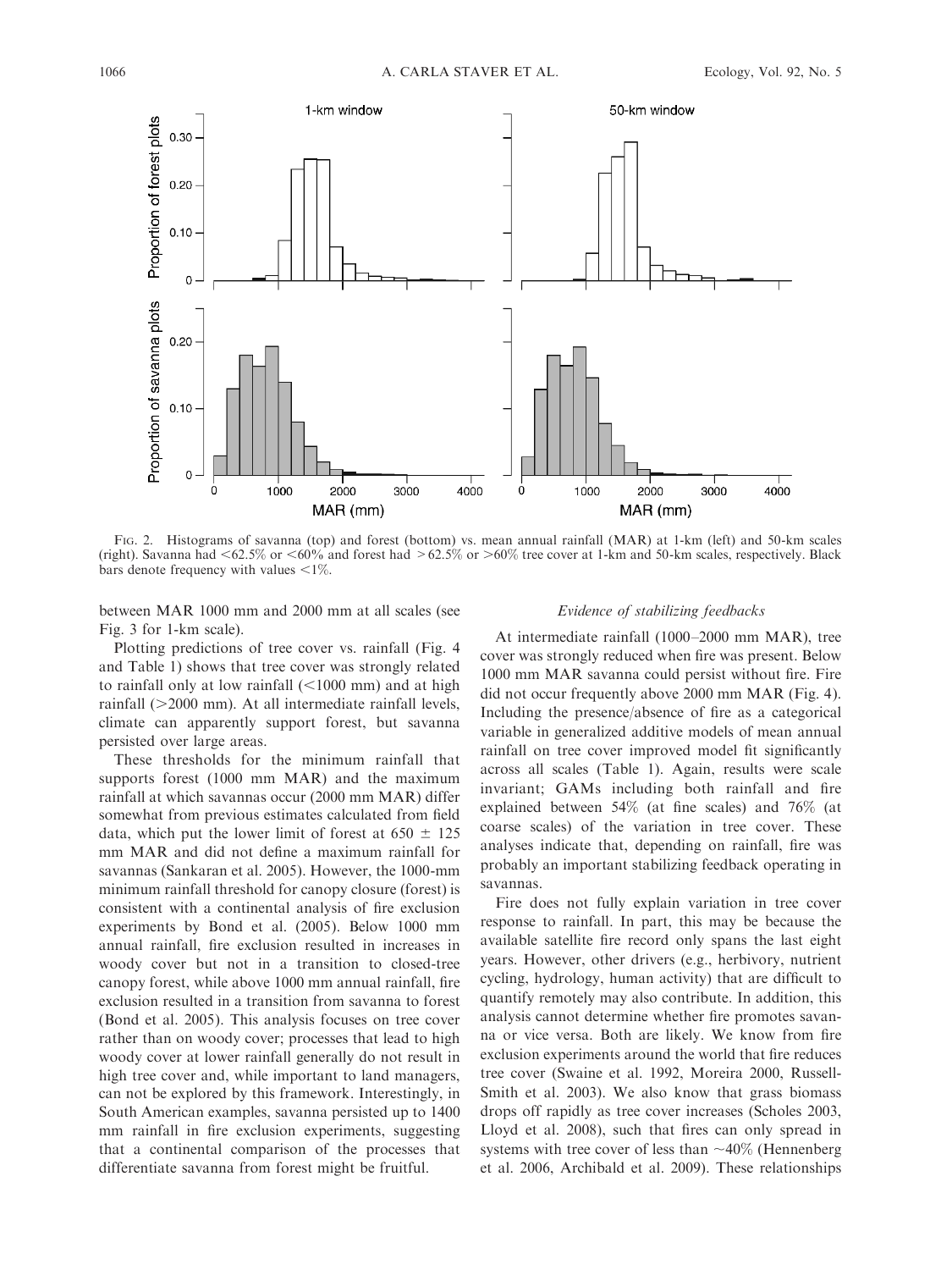

FIG. 3. Histograms of percent tree cover categorized by rainfall at the 1-km scale. Each plot includes data from a 200-mm range in rainfall and is named with the midpoint of that range. Curves represent estimated probability density of plots.

suggest a stabilizing feedback contributing to maintenance of savanna and forest as alternative stable states at intermediate rainfall.

## MODEL DESCRIPTION AND RESULTS

Our analysis of the distribution of tree cover in sub-Saharan Africa provides correlative evidence (a) that rainfall constrains tree cover below 1000 mm mean annual rainfall (MAR), (b) that savanna and forest are distinct states that are both frequent at intermediate rainfall, and (c) that forest dominates strongly above 2000 mm MAR. Evaluating the stability of these distinct states is not possible from these short-term data. However, we have incorporated the fire feedback mechanism suggested by our empirical analysis into a simple model to evaluate the potential for savanna and forest to exist as alternative stable states.

The model is nonspatial but we have, in effect, created limited space by holding the total area of grass  $(G)$ , tree saplings  $(S)$  and adult trees  $(T)$  constant (see Fig. 5). Grass is the default type and occupies all areas not explicitly occupied by saplings or trees. Saplings establish in proportion to the number of trees in the system, and can only establish in units occupied by grass (rate constant  $\beta$ ). Trees recruit from saplings at a rate  $\omega(G)$  in proportion to the number of saplings. The recruitment rate  $\omega(G)$  varies with grass as described below. Both saplings and trees die and revert to grass in proportion to their number (rate  $\mu$  and v). The model is formally described by the following set of coupled differential equations, which always add to zero (since G  $+ S + T =$  total area):

$$
\frac{dG}{dt} = \mu S + \nu T - \beta GT \tag{1}
$$

$$
\frac{dS}{dt} = \beta GT - \omega(G) S - \mu S \tag{2}
$$

$$
\frac{dT}{dt} = \omega(G) S - \nu T.
$$
\n(3)

Our model incorporates two fundamental assumptions about savanna ecology. First, based in part on our findings from this study, we assume that fire spread in savannas depends on grass abundance, as reflected in the function  $\omega(G)$ . Savannas with tree cover below  $\sim 40\%$ burn frequently, but fire is almost nonexistent in systems with tree cover above the 40% threshold (Archibald et al. 2009). We can incorporate this nonlinear response of fire frequency to grass abundance via  $\omega(G)$ , the recruitment of saplings into trees. Fire rarely kills savanna tree saplings, which are able to resprout after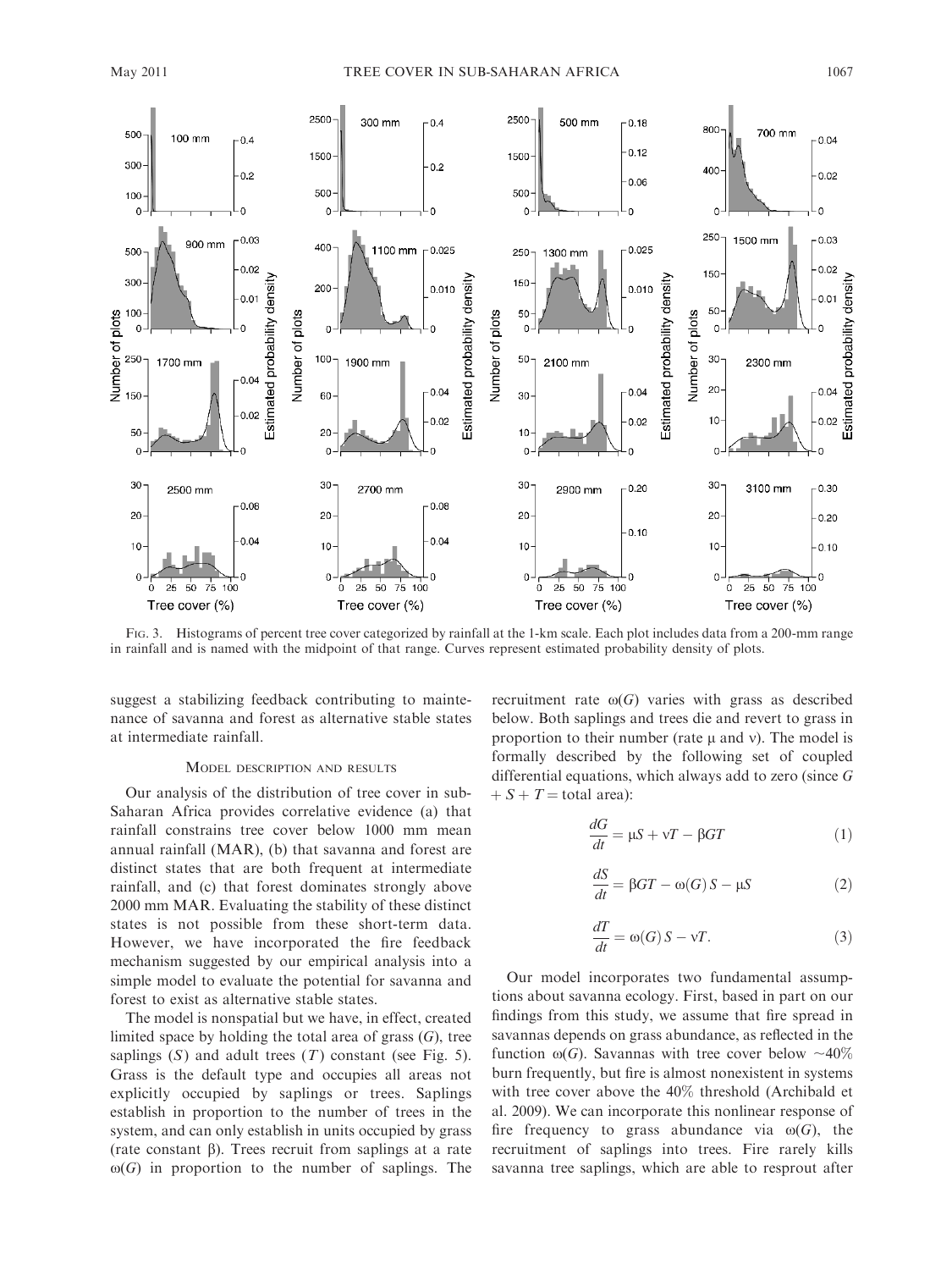

FIG. 4. Effects of rainfall and fire on tree cover in sub-Saharan Africa. (Top panels) tree cover vs. mean annual rainfall at 1-km and 50-km scales. Curves represent fits from generalized additive models including rainfall and fire presence as variables (Table 1); fits are significant at both the 1-km ( $R^2 = 0.574$ ,  $P < 0.001$ ) and the 50-km scale ( $R^2 = 0.673$ ,  $P < 0.001$ ). (Bottom panels) mean percent tree cover vs. rainfall and fire frequency at 1-km and 50-km scales.

fire (Bond and Midgley 2001, Hoffmann et al. 2009, Schutz et al. 2009), and it infrequently affects adult trees (Hoffmann and Solbrig 2003). Fire does impose a major control on the recruitment of tree saplings into adults (Higgins et al. 2000, Hoffmann et al. 2009). Taken together and averaged over time, these features of savanna systems mean that tree recruitment should be high when grass abundance (and fire frequency) is low, should fall off rapidly near 40% tree cover, and should remain low at high grass abundance (see Fig. 5). We make no assumptions about  $\omega(G)$  other than smoothness and its general sigmoidal shape.

To solve for equilibria, we set each of Eqs. 1, 2, and 3 equal to zero. One solution is the trivial  $S = T = 0$ , but there are also internal equilibria defined by the following condition:

$$
\omega(\bar{G}) = \frac{\mu v}{\beta \bar{G} - v}.
$$
\n(4)

For convenience, define

$$
f(G) = \frac{\mu v}{\beta \bar{G} - v}.
$$
 (5)

Internal equilibrium points are thus points where

$$
\omega(\bar{G}) = f(\bar{G}).\tag{6}
$$

The stability of the equilibria depends on the relative slopes of these two functions, as shown below.

Since  $S + G + T = 0$ , we can eliminate Eq. 2 and analyze the stability of equilibria by constructing the following Jacobian matrix:

$$
J = \begin{bmatrix} -\left(v + \omega(G)\right) & S\omega'(G) - \omega(G) \\ v - \beta G - \mu & -(\mu + \beta T) \end{bmatrix}.
$$
 (7)

It can be shown via application of the Routh-Hurwitz stability criteria that the eigenvalues of the Jacobian have negative real parts (i.e., the equilibrium is stable,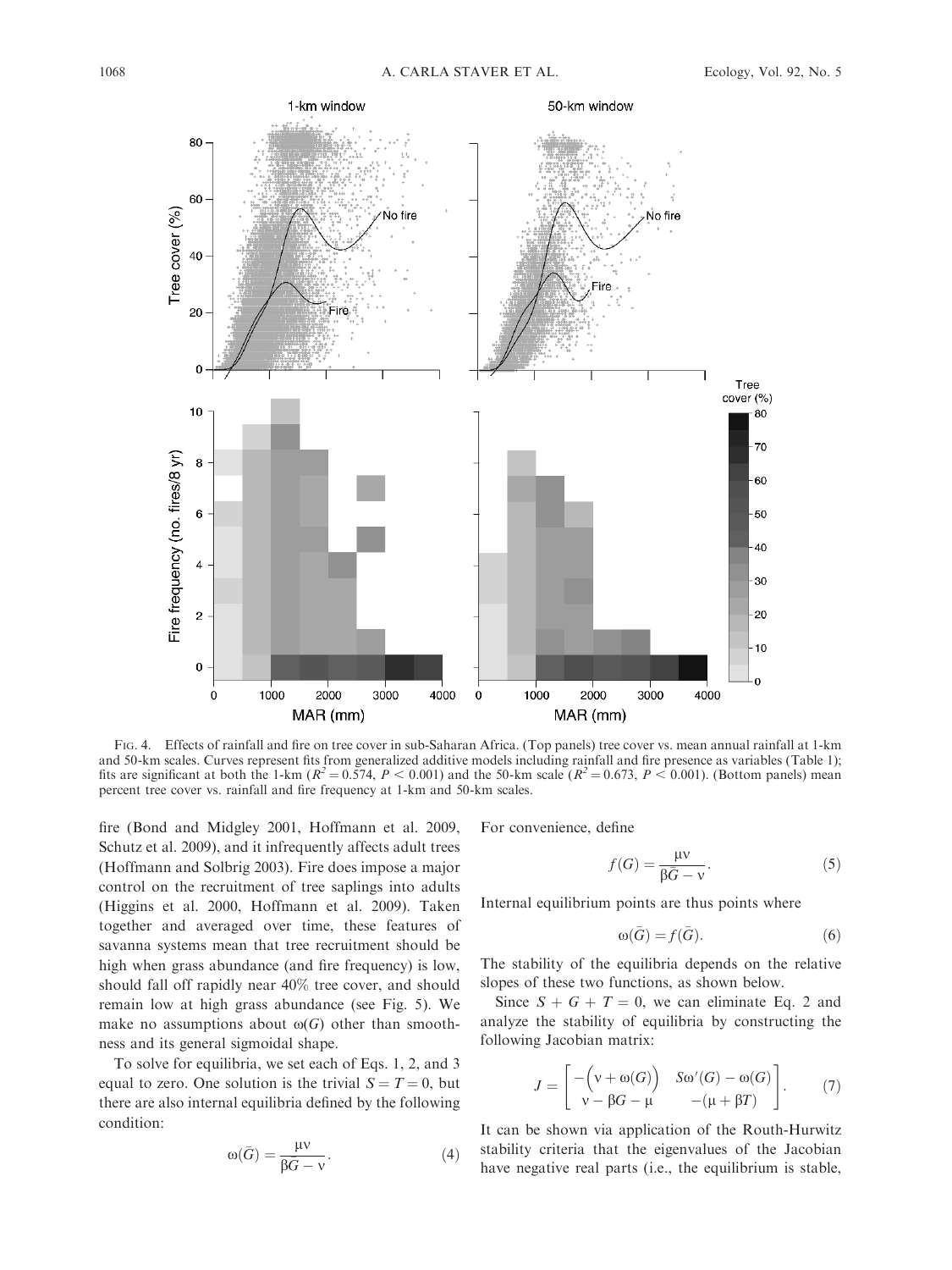TABLE 1. Results of generalized additive models fitting tree cover to rainfall and fire presence.

| Scale        |                       |       |                  |            |                      | <b>Statistics</b> |      |                | Fire improved fit? |              |                  |
|--------------|-----------------------|-------|------------------|------------|----------------------|-------------------|------|----------------|--------------------|--------------|------------------|
| (km)         | Modelt                | $R^2$ | $\boldsymbol{N}$ | <b>GCV</b> | Factor               | $F$ or $t$        | df   | $\overline{P}$ | $\overline{F}$     | df           | $\boldsymbol{P}$ |
| 0.5          | tree cover $\sim$ MAR | 0.500 | 22 5 21          | 232.4      | <b>MAR</b>           | 2434              | 8.74 | < 0.001        |                    |              |                  |
|              | tree cover $\sim$ MAR | 0.541 |                  | 213.6      | fire pres./abs.      | 1.566             |      | 0.117          | 225.5              | 22 502, 8.88 | < 0.001          |
|              | $\times$ fire         |       |                  |            | $MAR \times fire$    | 221.3             | 8.24 | < 0.001        |                    |              |                  |
|              |                       |       |                  |            | $MAR \times$ no fire | 2473              | 9.38 | < 0.001        |                    |              |                  |
| $\mathbf{1}$ | tree cover $\sim$ MAR | 0.532 | 22 7 94          | 211.2      | <b>MAR</b>           | 2790              | 8.78 | < 0.001        |                    |              |                  |
|              | tree cover $\sim$ MAR | 0.574 |                  | 192.3      | fire pres./abs.      | 1.414             |      | 0.679          | 292.2              | 22 776, 7.73 | < 0.001          |
|              | $\times$ fire         |       |                  |            | $MAR \times fire$    | 284               | 7.09 | < 0.001        |                    |              |                  |
|              |                       |       |                  |            | $MAR \times$ no fire | 2866              | 9.42 | < 0.001        |                    |              |                  |
| 2.5          | tree cover $\sim$ MAR | 0.551 | 22 746           | 191.3      | MAR                  | 2999              | 8.80 | < 0.001        |                    |              |                  |
|              | tree cover $\sim$ MAR | 0.600 |                  | 170.5      | fire pres./abs.      | 1.166             |      | 0.244          | 322.7              | 22 728, 8.65 | < 0.001          |
|              | $\times$ fire         |       |                  |            | $MAR \times fire$    | 324.5             | 8.00 | < 0.001        |                    |              |                  |
|              |                       |       |                  |            | $MAR \times$ no fire | 3121              | 9.45 | < 0.001        |                    |              |                  |
| 5            | tree cover $\sim$ MAR | 0.565 | 22 778           | 179.2      | <b>MAR</b>           | 3170              | 8.82 | < 0.001        |                    |              |                  |
|              | tree cover $\sim$ MAR | 0.613 |                  | 159.4      | fire pres./abs.      | 0.229             |      | 0.819          | 342.7              | 22 760, 8.29 | < 0.001          |
|              | $\times$ fire         |       |                  |            | $MAR \times fire$    | 399.6             | 7.64 | < 0.001        |                    |              |                  |
|              |                       |       |                  |            | $MAR \times$ no fire | 3242              | 9.47 | < 0.001        |                    |              |                  |
| 10           | tree cover $\sim$ MAR | 0.577 | 22 7 59          | 168.9      | <b>MAR</b>           | 3328              | 8.82 | < 0.001        |                    |              |                  |
|              | tree cover $\sim$ MAR | 0.625 |                  | 149.6      | fire pres./abs.      | 0.939             |      | 0.348          | 353.5              | 22 741, 8.36 | < 0.001          |
|              | $\times$ fire         |       |                  |            | $MAR \times$ fire    | 439.6             | 7.73 | < 0.001        |                    |              |                  |
|              |                       |       |                  |            | $MAR \times$ no fire | 3378              | 9.45 | < 0.001        |                    |              |                  |
| 25           | tree cover $\sim$ MAR | 0.597 | 22 7 5 7         | 155.4      | MAR                  | 3612              | 8.84 | < 0.001        |                    |              |                  |
|              | tree cover $\sim$ MAR | 0.652 |                  | 134.1      | fire pres./abs.      | 0.770             |      | 0.441          | 420.1              | 22 739, 8.62 | < 0.001          |
|              | $\times$ fire         |       |                  |            | $MAR \times$ fire    | 526               | 7.99 | < 0.001        |                    |              |                  |
|              |                       |       |                  |            | $MAR \times$ no fire | 3718              | 9.47 | < 0.001        |                    |              |                  |
| 50           | tree cover $\sim$ MAR | 0.615 | 22 703           | 144.9      | <b>MAR</b>           | 3878              | 8.85 | < 0.001        |                    |              |                  |
|              | tree cover $\sim$ MAR | 0.673 |                  | 123.0      | fire pres./abs.      | 3.98              |      | < 0.001        | 416.6              | 22 683, 9.79 | < 0.001          |
|              | $\times$ fire         |       |                  |            | $MAR \times fire$    | 550.1             | 9.16 | < 0.001        |                    |              |                  |
|              |                       |       |                  |            | $MAR \times$ no fire | 4014              | 9.47 | < 0.001        |                    |              |                  |
| 100          | tree cover $\sim$ MAR | 0.638 | 22 570           | 131.2      | <b>MAR</b>           | 4249              | 8.87 | < 0.001        |                    |              |                  |
|              | tree cover $\sim$ MAR | 0.711 |                  | 105.0      | fire pres./abs.      | 5.96              |      | < 0.001        | 562.8              | 22 550, 10.0 | < 0.001          |
|              | $\times$ fire         |       |                  |            | $MAR \times fire$    | 655.9             | 9.36 | < 0.001        |                    |              |                  |
|              |                       |       |                  |            | $MAR \times$ no fire | 4647              | 9.55 | < 0.001        |                    |              |                  |
| 250          | tree cover $\sim$ MAR | 0.670 | 22 3 98          | 108.0      | <b>MAR</b>           | 4813              | 8.96 | < 0.001        |                    |              |                  |
|              | tree cover $\sim$ MAR | 0.763 |                  | 77.6       | fire pres./abs.      | 7.03              |      | < 0.001        | 877.1              | 22 378, 10.0 | < 0.001          |
|              | $\times$ fire         |       |                  |            | $MAR \times fire$    | 1173              | 9.39 | < 0.001        |                    |              |                  |
|              |                       |       |                  |            | $MAR \times$ no fire | 5731              | 9.59 | < 0.001        |                    |              |                  |

Notes: Results are presented for models fitted without and with fire and for ANOVA/GCV (Generalized Cross Validation) testing whether adding fire improved model fit.

 $\dagger$  The notation "tree cover  $\sim$  MAR" means that tree cover is the dependent variable with MAR as the independent variable.

ignoring the marginal case of zero real parts) if and only if the trace of the matrix is negative and the determinant positive (Edelstein-Keshet 2005).

For this system, the eigenvalues of the Jacobian are always real, and the condition on the trace is trivially satisfied. The condition on the determinant is satisfied when

$$
\omega'(\bar{G}) > \frac{-\beta \mu \nu}{\left(\beta \bar{G} - \nu\right)^2} = f'(\bar{G}).\tag{8}
$$

This stability condition makes a graphical analysis of this system of equations intuitive (Fig. 5). Where plots of  $\omega(G)$  and  $f(G)$  intersect, equilibria exist. Those equilibria are stable when the slope of  $\omega(G)$  is greater than the slope of  $f(G)$ . Note that we have made no assumptions about the functional form of  $\omega(G)$  in our analysis. However, its functional form will determine the number and stability of equilibria that define the system, and for illustrative purposes we henceforth assume that  $\omega(G)$  is sigmoidal. Depending on the values of rate constants, the dynamic system of equations then has

between zero and three internal equilibria, with between zero and two stable internal equilibria (Fig. 5). Crucially, this sigmoidal form for  $\omega(G)$  makes multiple stable equilibria possible. This simple model, based on empirically well-supported assumptions about fire and tree establishment in savannas, suggests that the savanna and forest patterns observed in our empirical analysis of tree cover actually are alternative stable states. In addition, this model suggests that a positive fire feedback within savanna is a sufficient mechanism for promoting alternative stable states. The model also captures situations in which only one stable equilibrium exists, at either low or high grass cover.

## **CONCLUSIONS**

These empirical and modeling results indicate that savanna and forest may reasonably be interpreted as alternative states at intermediate rainfall. At low rainfall, fire does not play a major role in determining tree cover. At intermediate rainfall (between 1000 and 2000 mm), interactions between rainfall and fire produce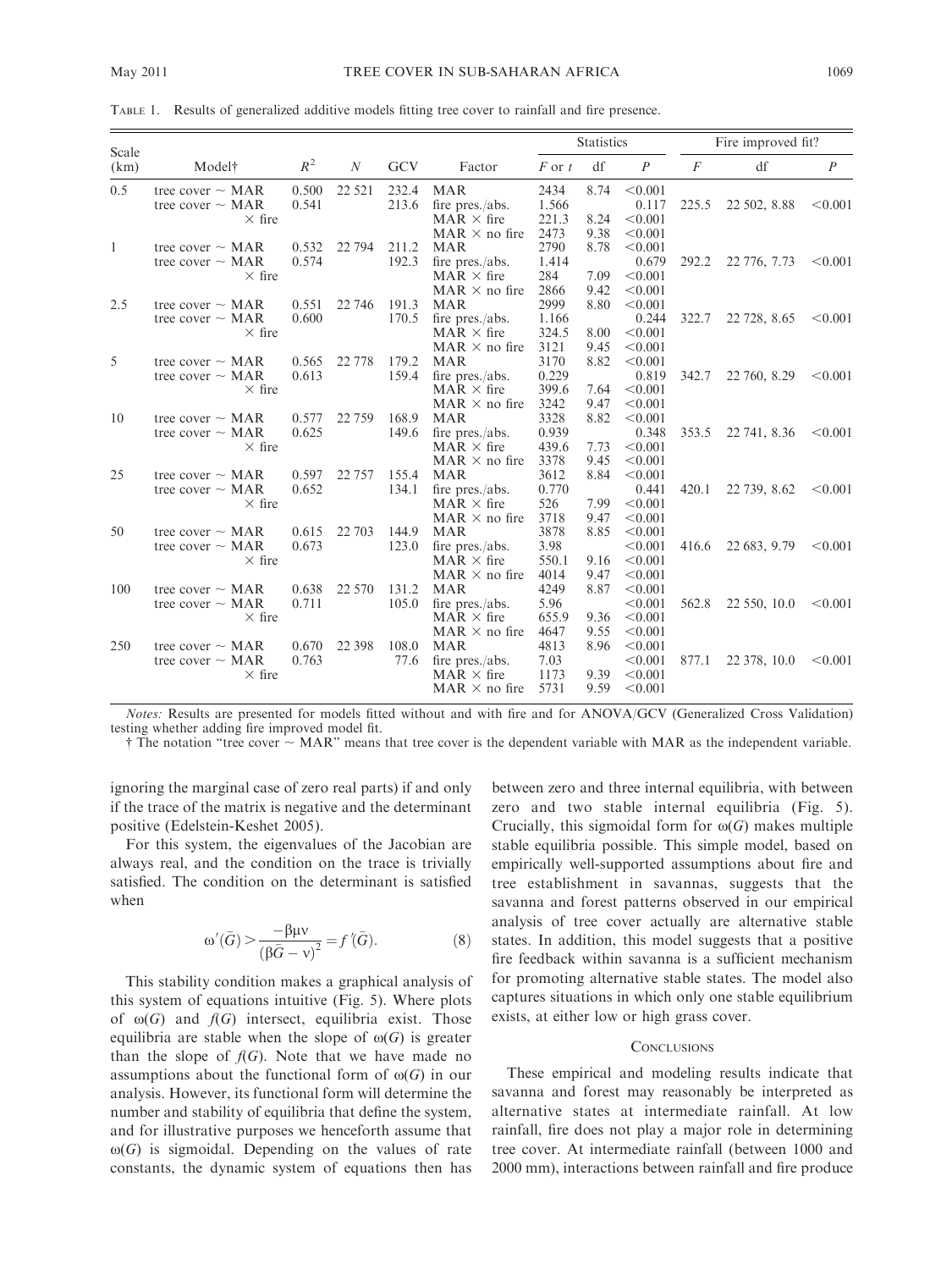

FIG. 5. (a) Model outline and (b–d) graphical analyses of the model, where  $\beta$  is the birth rate of savanna saplings,  $\omega$  is the rate of transition of savanna saplings to savanna trees, u is the death rate of savanna saplings, and v is the death rate of savanna trees. The expression  $f(G)$  is a function of these fundamental rates and is defined by Eq. 3. Equilibria exist where  $\omega(G) = f(G)$  (Eq. 4). Equilibria are stable where  $\omega'(G) > f'(G)$  (Eq. 8) (stable equilibria are denoted by open ovals; an unstable equilibrium is indicated by a "+" symbol). There are between 0 and 3 internal equilibria and between 0 and 2 stable internal equilibria, e.g., (b) a stable lowgrass equilibrium, (c) a stable high-grass equilibrium, and (d) stable high- and low-grass equilibria.

discontinuities in tree cover, with alternative savanna and forest states. At high rainfall, fire is rare and forests dominate. Moreover, savannas appear to have tree cover up to only  $\sim$ 40–50%, consistent with studies that have found that grass productivity becomes negligible at tree cover  $>50\%$  (Lloyd et al. 2008).

Ecosystems subject to multiple stable states have distinct configurations under the same set of environmental conditions, as in the model presented here. Multiple stable states are not possible without stabilizing feedbacks that function within a state to maintain it (Sternberg 2001, Scheffer and Carpenter 2003). Transitions among stable states occur when feedbacks break down or when environmental changes exceed thresholds (Carpenter et al. 1985, Scheffer et al. 1993, van de Koppel et al. 1997). Those transitions are often rapid and are not reversible on short time scales (Scheffer and Carpenter 2003).

Savanna and forest have sometimes been modeled as alternative stable states (Sternberg 2001, Favier et al. 2004a, Beckage et al. 2009, Accatino et al. 2010, Higgins et al. 2010), but empirical evidence has so far been lacking at the continental scale. Paleoecological studies have shown that rapid changes between tree-dominated and grass-dominated systems are common (Gillson 2004), but these span time scales at which climate has varied substantially. The discontinuity in the transition from savanna to forest (Hennenberg et al. 2006, Pueyo et al. 2010) also suggests alternative stable state dynamics, but existing continental analyses of tree cover have shown only that tree cover in savannas is variable (Sankaran et al. 2005, 2008, Bucini and Hanan 2007).

Within savanna, a number of factors, including fire, might result in stabilizing feedbacks. Fire suppresses tree cover (Swaine et al. 1992, Moreira 2000), probably by limiting recruitment of saplings to trees (Hoffmann 1999, Higgins et al. 2000). Similarly, there seems to be a threshold above which tree cover (i.e., insufficient grass) suppresses fire (Hennenberg et al. 2006, Archibald et al. 2009). While other factors influence tree emergence, and the data presented here yield an essentially correlative result, our combination of empirical analysis and modeling supports the sufficiency of rainfall–fire interactions for maintaining savanna and forest as alternative stable states at the continental scale. However, scaleinvariance of these results suggests that processes that produce these patterns operate locally (Scanlon et al. 2007).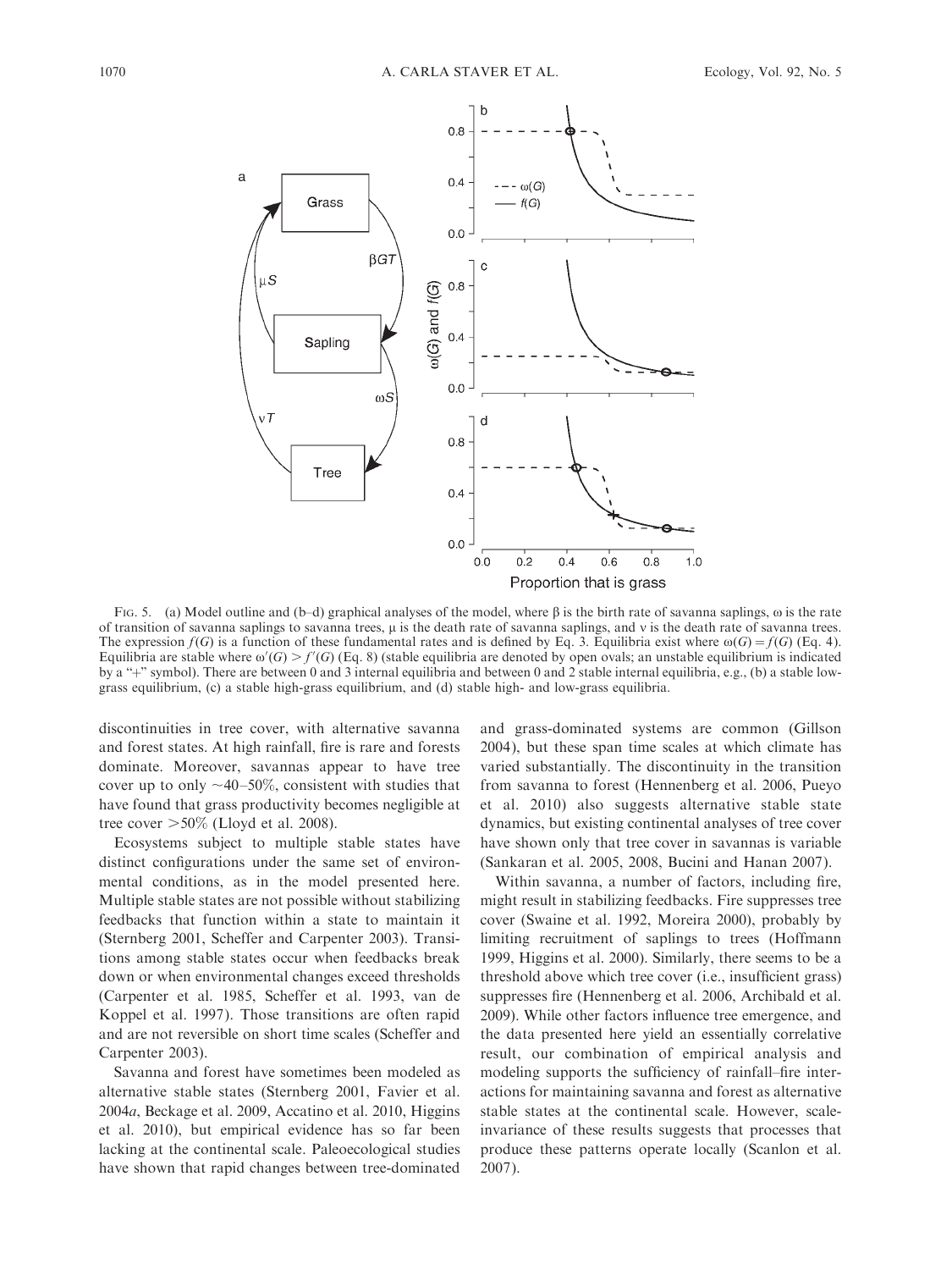Interpreting savanna and forest as alternative stable states makes understanding the transitions between savanna and forest important. We know, from fire exclusion experiments (Swaine et al. 1992, Moreira 2000, Russell-Smith et al. 2003) and documentation of forest encroachment from around the world (Loehle et al. 1996, Bowman et al. 2001, Favier et al. 2004b, Goetze et al. 2006, Mitchard et al. 2009), that changing burning practices and patterns through landscape fragmentation and management policy have resulted in widespread encroachment of forest into savanna.

However, transitions from forest to savanna in the absence of anthropogenic deforestation are less well understood. Paleoecological work suggests that contemporary savannas established in areas that are now wet enough to support forest during a period with drier climatic conditions (Desjardins et al. 1996). This hypothesis fits well with the alternative stable state framework presented here, wherein forest could be converted to savanna when rainfall decreased to below 1000 mm. Savanna might then be stable even if rainfall increased. In fact, C4 grass evolution and the global expansion of savanna occurred during the Miocene, a period marked not only by aridity but also by increased rainfall seasonality (Keeley and Rundel 2005). A similar rainfall–fire interaction mechanism has been invoked to explain some of the dynamics at the prairie–forest ecotone in the northern United States (Grimm 1983, 1984).

Global projections indicate that rainfall and fire frequency will change in coming decades due to increasing atmospheric  $CO<sub>2</sub>$  and associated climate change. These changes may result in major biome shifts in favor of savanna over forest. Recent work has suggested that the Amazon rain forest may be at risk of severe drying (Phillips et al. 2009), putting large areas that are currently forest at risk of a transition to savanna. Our results imply that changes in biome distribution in response to climate change will not result in smooth transitions from savanna to forest or back. We can expect changes to be sudden.

#### **ACKNOWLEDGMENTS**

We gratefully acknowledge William Bond, Ignacio Rodríguez-Iturbe, Lars Hedin, and Bob Scholes for their helpful comments. Funding for this work was provided by a grant for the study of The Emergence and Evolution of Ecosystem Functioning from the Andrew W. Mellon Foundation and by the South African CSIR Young Researchers Establishment Fund.

#### LITERATURE CITED

- Accatino, F., C. De Michele, R. Vezzoli, D. Donzelli, and R. J. Scholes. 2010. Tree-grass co-existence in savanna: interactions of rain and fire. Journal of Theoretical Biology 267:235–242.
- Archibald, S., D. P. Roy, B. W. van Wilgen, and R. J. Scholes. 2009. What limits fire? An examination of drivers of burnt area in Southern Africa. Global Change Biology 15:613–630.
- Beckage, B., W. J. Platt, and L. J. Gross. 2009. Vegetation, fire and feedbacks: a disturbance-mediated model of savannas. American Naturalist 174:805–818.
- Bond, W. J. 2008. What limits trees in C4 grasslands and savannas? Annual Review of Ecology and Systematics 39:641–659.
- Bond, W. J., and J. J. Midgley. 2001. Ecology of sprouting in woody plants: the persistence niche. Trends in Ecology and Evolution 16:45–51.
- Bond, W. J., F. I. Woodward, and G. F. Midgley. 2005. The global distribution of ecosystems in a world without fire. New Phytologist 165:525–537.
- Bowman, D., A. Walsh, and D. J. Milne. 2001. Forest expansion and grassland contraction within a Eucalyptus savanna matrix between 1941 and 1994 at Litchfield National Park in the Australian monsoon tropics. Global Ecology and Biogeography 10:535–548.
- Breckle, S. W. 1999. Walter's vegetation of the earth. Fourth edition. Springer, Berlin, Germany.
- Bucini, G., and N. P. Hanan. 2007. A continental-scale analysis of tree cover in African savannas. Global Ecology and Biogeography 16:593–605.
- Carpenter, S., J. F. Kitchell, and J. R. Hodgson. 1985. Cascading trophic interactions and lake productivity. Bio-Science 35:634–639.
- Desjardins, T., A. Carniero, A. Mariotti, A. Chauvel, and C. Girardin. 1996. Changes in the forest-savanna boundary in Brazilian Amazonia during the Holocene revealed by stable isotope ratios of soil organic carbon. Oecologia 108:749–756.
- Dinku, T., P. Ceccato, E. Grover-Kopec, M. Lemma, S. J. Connor, and C. F. Ropelewski. 2007. Validation of satellite rainfall products over East Africa's complex topography. International Journal of Remote Sensing 28:1503–1526.
- Edelstein-Keshet, L. 2005. Mathematical models in biology. Society for Industrial and Applied Mathematics, Philadelphia, Pennsylvania, USA.
- Favier, C., J. Chave, A. Fabing, D. Schwartz, and M. A. Dubois. 2004a. Modelling forest-savanna mosaic dynamics in man-influenced environments: effects of fire, climate and soil heterogeneity. Ecological Modelling 171:85–102.
- Favier, C., C. de Namur, and M. A. Dubois. 2004b. Forest progression modes in littoral Congo, Central Atlantic Africa. Journal of Biogeography 31:1445–1461.
- Gillson, L. 2004. Testing non-equilibrium theories in savannas: 1400 years of vegetation change in Tsavo National Park, Kenya. Ecological Complexity 1:281–298.
- Goetze, D., B. Horsch, and S. Porembski. 2006. Dynamics of forest-savanna mosaics in north-eastern Ivory Coast from 1954 to 2002. Journal of Biogeography 33:653–664.
- Grimm, E. G. 1983. Chronology and dynamics of vegetation change in the prairie-woodland region of southern Minnesota, USA. New Phytologist 93:311–350.
- Grimm, E. G. 1984. Fire and other factors controlling the Big Woods vegetation of Minnesota in the mid-19th century. Ecological Monographs 54:291–311.
- Hansen, M. C., R. S. DeFries, J. R. G. Townshend, M. Carroll, C. Dimiceli, and R. A. Sohlberg. 2003. Global percent tree cover at a spatial resolution of 500m: first results of the MODIS vegetation continuous fields algorithm. Earth Interactions 7:1–15.
- Hansen, M. C., R. S. DeFries, J. R. G. Townshend, L. Marafu, and R. Sohlberg. 2002. Development of a MODIS tree cover validation data set for Western Province, Zambia. Remote Sensing of Environment 83:320–335.
- Hennenberg, K. J., F. Fischer, K. Kouadio, D. Goetze, B. Orthmann, K. E. Linsenmair, F. Jeltsch, and S. Porembski. 2006. Phytomass and fire occurrence along forest-savanna transects in the Comoé National Park, Ivory Coast. Journal of Tropical Ecology 22:303–311.
- Higgins, S. I., W. J. Bond, and W. S. W. Trollope. 2000. Fire, resprouting and variability: a recipe for grass-tree coexistence in savanna. Journal of Ecology 88:213–229.